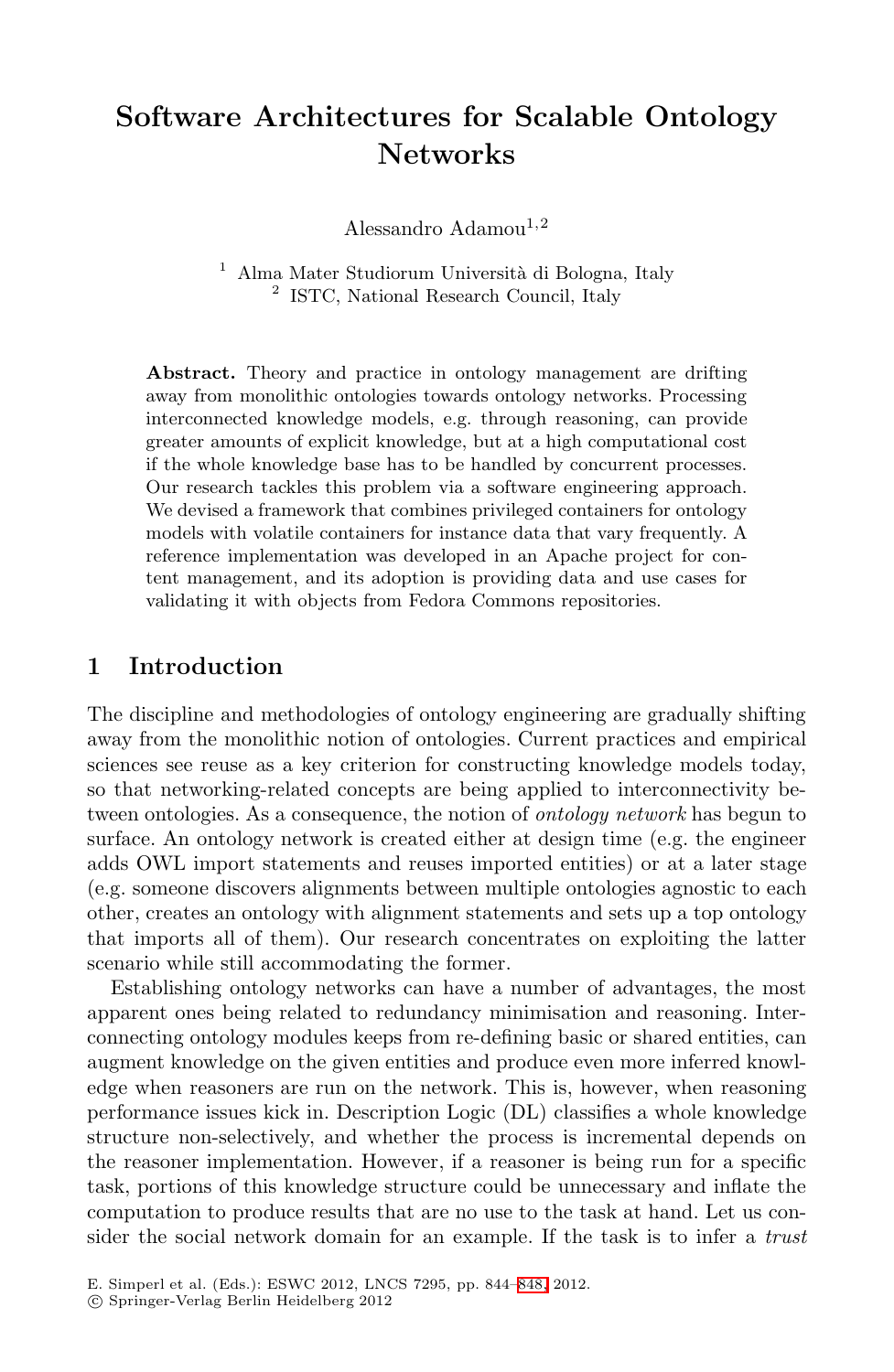*network* of users based on their activity, there is hardly any point in including the GeoSpecies ontology that classifies life form species<sup>[1](#page-1-0)</sup>, which could however be part of the knowledge base. If, however, another task is to infer an *affinity network*, GeoSpecies could be considered for assessing affinity between zoologists.

There are also considerations to be made on the network substructure. The OWL language relies upon import statements to enforce dependency resolution to a certain extent, and as a de facto standard mechanism it has to be respected. However, import statements are static artifacts that imply strict dependencies identified at design time, therefore the dynamic usage of such OWL constructs has to be delegated to a software platform that serves or aggregates ontologies. We argue it should be combined with an OWL2-compliant versioning scheme.

### **2 Problem Statement and Research Questions**

Given the above challenges, we have formulated these **research questions**:

*RQ1. How can a single software framework create ontology networks on top of a common knowledge base, in order to serve them for different processing tasks?*

We call these ontology networks *virtual*, in that it is the framework that can create, rewrite and break ontology linkage at runtime, as required by a specific instance-reasoning task, without affecting the logical axioms in the ontologies.

*RQ2. Is it possible for such a framework to safely accommodate concurrency in multi-user contexts, and with minimum resource overhead?*

Instance data may vary across simultaneous users of a system, but also with time (e.g. only a daily snapshot of data feeds, or the whole history of an ABox for a domain). This variability implies multiple simultaneous virtual networks. A TBox, on the other hand, can be comprised of consolidated schemas and vocabularies, which would be preposterous to copy across ontology networks. However, they are generally the ones with a greater impact on reasoner performance, and users should be able to exclude unneeded parts of them from their networks. We must also make sure that *(i)* changes in a user-restricted ABox do not affect another user's ABox, and *(ii)* the memory footprint of ontology networks in the framework is negligible compared to the combined size of the knowledge base.

<span id="page-1-0"></span>*RQ3. Can the constructs and limits of standard ontology languages be followed and exploited to this end, without altering the logical structure of an ontology?*

Our goal with RQ3 is to make sure that, whatever objects the framework introduces, they can always be exported to legal OWL 2 artifacts; that they do not require yet another annotation schema; that they do not force the addition of logical axioms or the interpretation of existing ones in the original ontologies.

<sup>1</sup> GeoSpecies knowledge base, http://lod.geospecies.org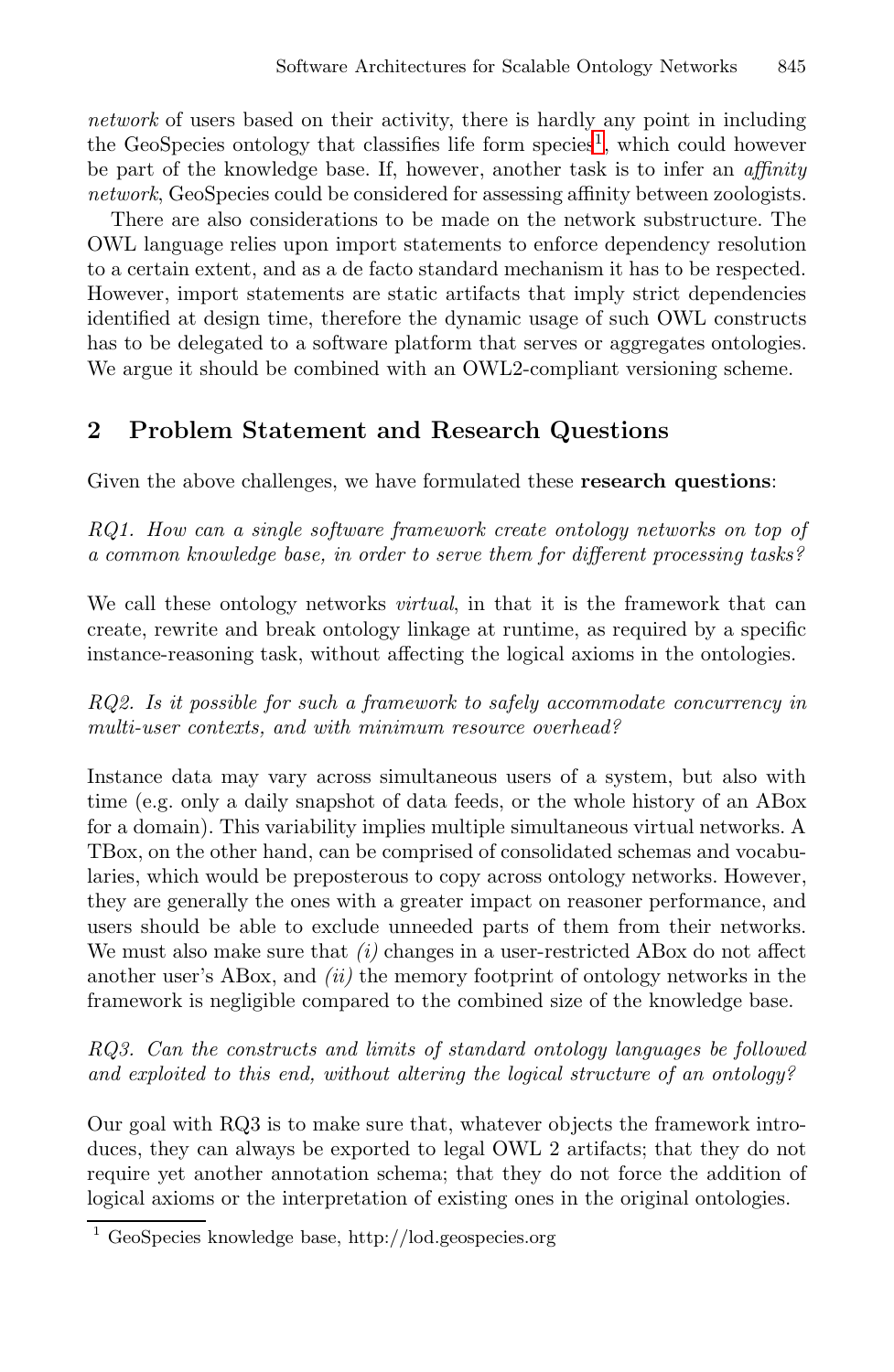# **3 Related Work**

*Networked architectures.* Ontology architecture focuses on applying development and deployment schemes *within* the ontology lifecycle [\[6\]](#page-4-1). In this respect, some later efforts in *ontology repository* design such as *Cupboard* [\[3\]](#page-4-2) are showing some concern over their potential use to implement linked ontology networks, as in the networked model of [\[5\]](#page-4-3). The study on ontology architectures has led to the problem of determining the modular decomposition of monolithic ontologies, whose theoretical foundations are extensively described in [\[7\]](#page-4-4).

*Methodologies with reuse support.* We are concerned with the importance of reuse in ontology engineering, since reused concepts can be potential interconnection nodes, with little to no alignment effort. The *NeOn Methodololgy* [\[8\]](#page-4-5) and *eXtreme Design* [\[2\]](#page-4-6) are examples of such reuse-oriented design methodologies.

*Scalable reasoning.* Scalability is addressed with regard to reasoning on modularised ontologies [\[1\]](#page-4-7), but also to adaptively reacting to changes in an ontology. Forward-chaining rule-based reasoners such as LMF[2](#page-2-0) have been proposed as a trade-off between expressiveness and computational complexity in large datasets. As for DL reasoning, the approach of Fokoue et al. [\[4\]](#page-4-8) processes the ontologies at reasoning time through pruning, summarizing and in-memory imaging.

## **4 Approach and Implementation**

The requirement analysis, design, development and evaluation of our proposed solution all occur in the field of content management, with the aim to deliver semantically enhanced capabilities to Content Management Systems (CMS). This setting has allowed us to expand our investigation vertically across knowledge, persistence, interaction and user management, all the while maintaining an angle on industrial adoption trends and software engineering.

Our research and design work opted for a *separation of concerns* between the structures holding class and instance data, following a finer granularity than the classic TBox/ABox pair. We devised an architecture where variable instance data (across time or users) can be orthogonal to vocabularies, meta-models or consolidated instance data. We then distinguished scenarios where some architectural layers should be considered 'privileged' for update by applications and CMS administrators, while others (mainly ABox-related) are devoted to volatile instance data supplied by users or external services for single or batch operations. Our framework assembles ontology networks using the following constructs:

<span id="page-2-0"></span>**– Session.** A container for instance data loaded at runtime. A user or client application can open a session, load the ontologies containing instance data and attach other parts of the network (see below). For instance, to classify the knowledge extracted from a daily blog post feed, a client can push

<sup>2</sup> Linked Media Framework reasoner, http://code.google.com/p/kiwi/wiki/Reasoning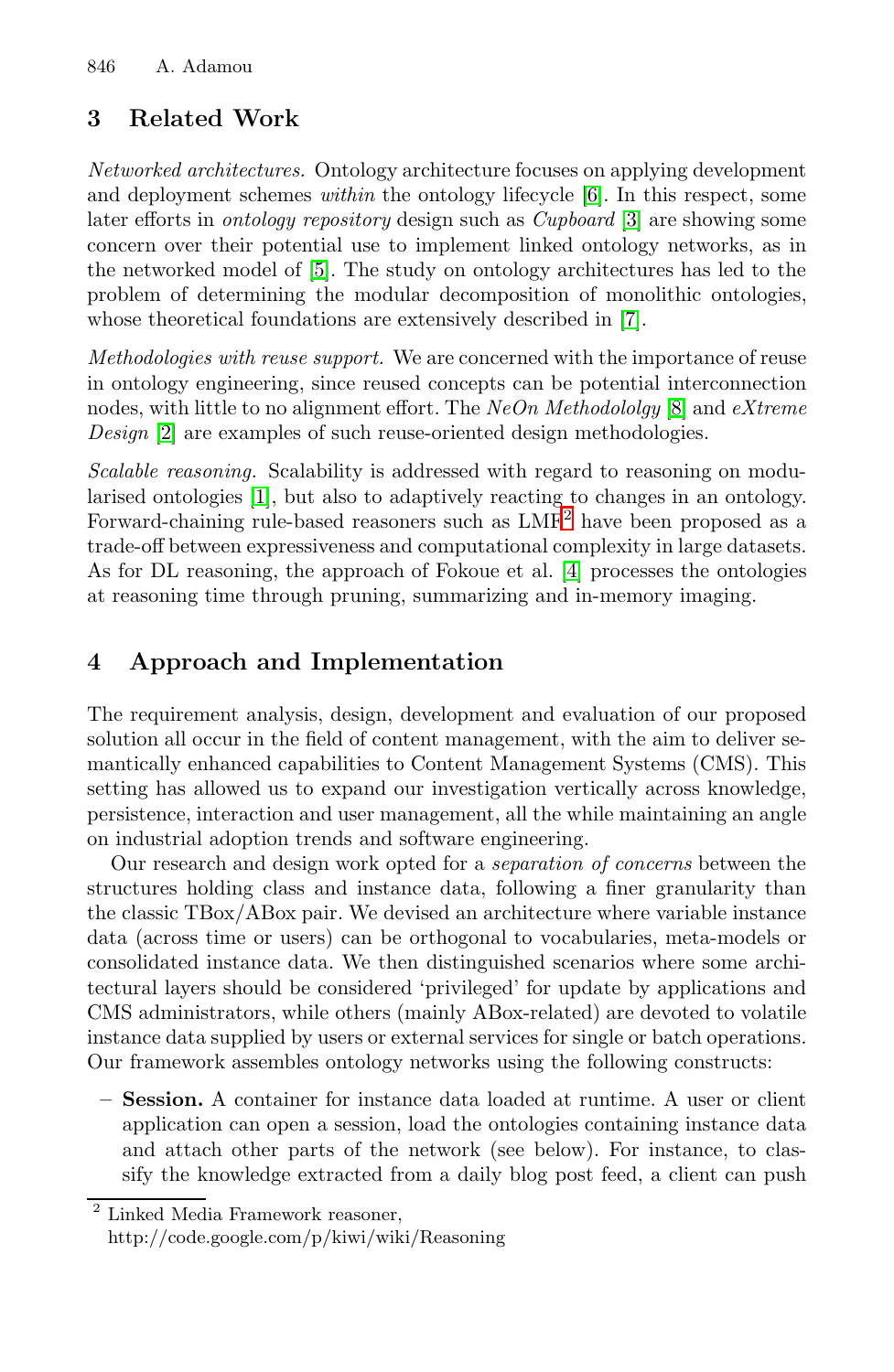the corresponding RDF graph into the same session day-by-day. A session takes ownership of any non-versioned ontologies loaded into it. Although not intended for persistence, it can last across more HTTP sessions over time.

**– Scope.** A "realm" for all the ontologies that model a given domain or context. For instance a "social networks" scope can reference FOAF, SIOC, alignments between these and other related custom models. One or more scopes can be attached to one or more sessions at once, thereby realizing the virtual network model. Each scope is divided in two spaces. The *core* space contains the ontologies that provide immutable knowledge, such as foundational ontologies. The *custom* space extends the core space with additional knowledge such as alignments with controlled vocabularies. Note that one occurrence of the same ontology can be shared across multiple spaces.

When these artifacts are exported as OWL ontologies, linkage relations are materialised as owl:imports statements forged for each ontology network, while owl:versionIRIs are used by these artifacts to either "claim ownership" of the ontologies they manage or share them (e.g. TBoxes) across networks.

This ontology network management architecture has been implemented as part of the **Apache Stanbol** service platform for semantic content management[3](#page-3-0). Since Stanbol is an extensible framework, any plugin can setup and manage its own ontology scopes and sessions. We contributed the following components to the Stanbol ontology manager package:

- **OntoNet** implements an object model of sessions, scopes and spaces, and comes with Java and RESTful APIs for configuring ontology networks. OntoNet implements policies for determining which ontologies to store persistently and which should be either shared or replicated across networks. The OntoNet constructs are supported by the reasoner features of Stanbol, which implement background jobs and concurrent reasoning services with configurable expressivity.
- **Ontology registry manager** is the facility for referencing ontologies external to Stanbol. By setting up a registry, which is itself an RDF graph, Stanbol can aggregate its ontologies from all over the Web and make them available on-demand or OntoNet to assemble them into ontology networks.

At the time of writing, Stanbol is undergoing its release candidate phase. Our contribution also comes as part of the Interactive Knowledge Stack project[4](#page-3-1).

## <span id="page-3-1"></span><span id="page-3-0"></span>**5 Validation**

With the reference implementation of our framework in place, we are moving on to the phase of validating it on use cases from the content management domain. Small and medium enterprises have committed to adopt Apache Stanbol. The main use case is provided by a company working in content curation for

<sup>3</sup> Apache Stanbol, http://incubator.apache.org/stanbol

<sup>4</sup> Interactive Knowledge Stack (IKS), http://code.google.com/p/iks-project/